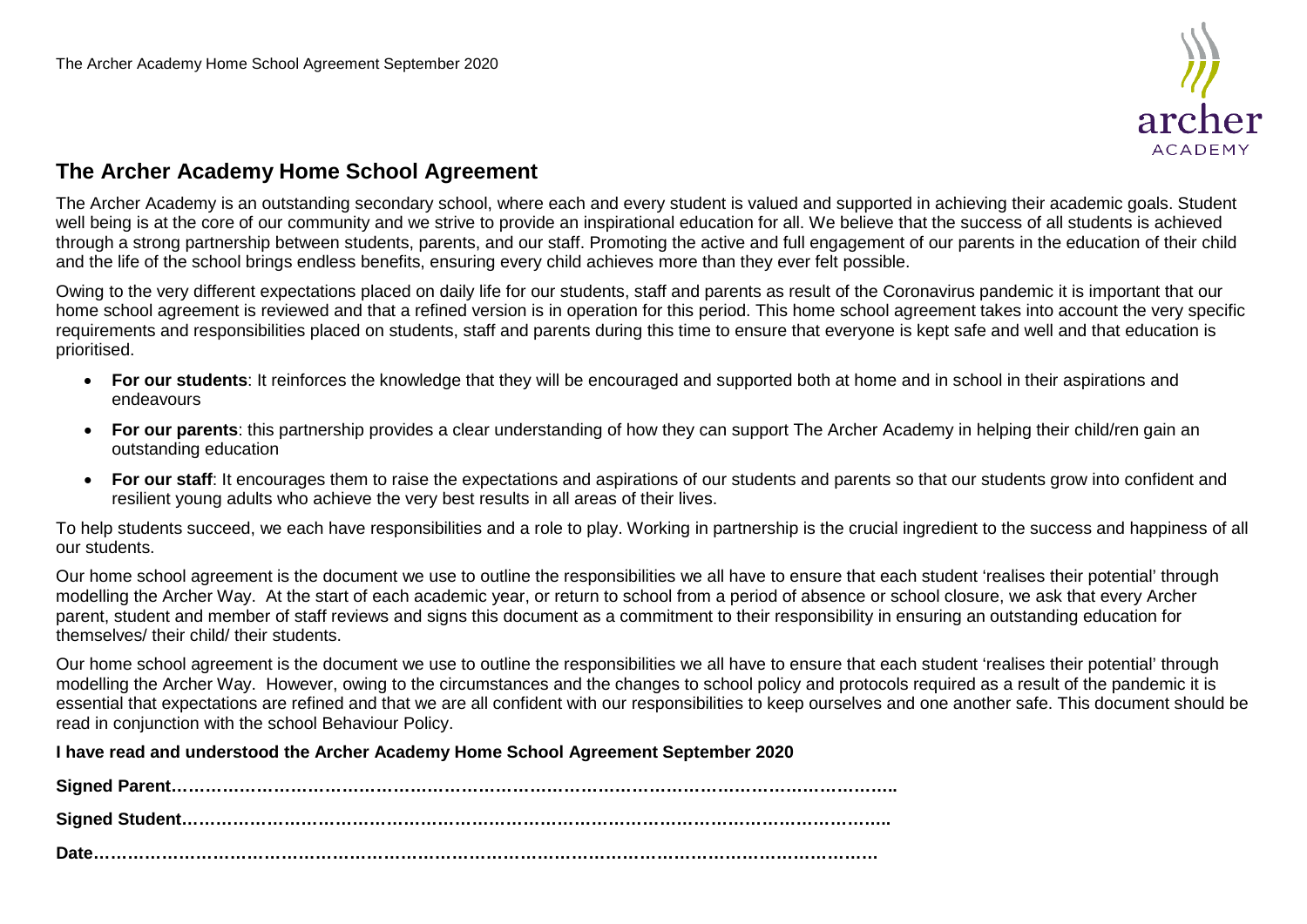|                                                                          | As a student I will                                                                                                                                                                                                                                                                                                                                                                                                                                                                                                                                                                                                                                                                                                                                                                            | As a parent I will                                                                                                                                                                                                                                                                                                                                                                                                                                                                                                                                                                                                    | As a teacher I will                                                                                                                                                                                                                                                                                                                                                                                                                                                                       |
|--------------------------------------------------------------------------|------------------------------------------------------------------------------------------------------------------------------------------------------------------------------------------------------------------------------------------------------------------------------------------------------------------------------------------------------------------------------------------------------------------------------------------------------------------------------------------------------------------------------------------------------------------------------------------------------------------------------------------------------------------------------------------------------------------------------------------------------------------------------------------------|-----------------------------------------------------------------------------------------------------------------------------------------------------------------------------------------------------------------------------------------------------------------------------------------------------------------------------------------------------------------------------------------------------------------------------------------------------------------------------------------------------------------------------------------------------------------------------------------------------------------------|-------------------------------------------------------------------------------------------------------------------------------------------------------------------------------------------------------------------------------------------------------------------------------------------------------------------------------------------------------------------------------------------------------------------------------------------------------------------------------------------|
| <b>Uniform and</b><br><b>Equipment (including</b><br>lunch arrangements) | come to school each day correctly<br>dressed, following the uniform and<br>appearance guidelines<br>bring the correct equipment every day<br>$\bullet$<br>use my handbook and other equipment<br>correctly<br>wear my uniform correctly in and out of<br>$\bullet$<br>school<br>wear clean school uniform each day.<br>$\bullet$<br>carry my own hand sanitiser<br>bring my own school equipment - pencil<br>case, calculator, glue stick and scissors<br>be prepared for lunch. (bring a packed<br>$\bullet$<br>lunch, have money on my account and<br>pre-order my lunch)<br>wear an appropriate facemask if I wish to<br>$\bullet$<br>or if required                                                                                                                                        | ensure that my child leaves home each<br>day appropriately dressed, equipped and<br>prepared for the school day<br>ensure that my child follows the<br>appearance guidelines<br>ensure my child has their own hand<br>sanitiser<br>ensure my child has their own stationery<br>and equipment each day they attend<br>school<br>ensure my child has a packed lunch or<br>$\bullet$<br>money on their account and has pre-<br>ordered their lunch<br>wash my child's school uniform at the of<br>$\bullet$<br>each school day<br>provide my child with a clean face mask as<br>required and for use on public transport | monitor uniform, appearance and<br>equipment on a regular basis and inform<br>parents of problems<br>consult on any changes to regulations in<br>advance<br>expect students to have their own<br>$\bullet$<br>equipment and inform families if equipment<br>is missing<br>remind students that they should not lend<br>$\bullet$<br>or borrow their equipment outside of their<br>year group Supervisees students, as<br>required, at break and lunch time)                               |
| Arrival to and from<br>school                                            | will not congregate in the local area on<br>$\bullet$<br>the way to or from school so as to not put<br>others in our community at risk<br>arrive on time each day, at the<br>$\bullet$<br>designated time for my year group<br>sanitise hands on arrival and departure<br>go directly to the playground and line up<br>$\bullet$<br>in my designed area<br>if late wait in allocated area before<br>$\bullet$<br>entering the school site<br>leave school as directed, at a designated<br>$\bullet$<br>time and by the designated exit<br>go home directly at the end of the school<br>$\bullet$<br>day<br>practise active social distancing on my<br>$\bullet$<br>journey to and from school<br>wear PPE in shops and on public<br>$\bullet$<br>transport in line with Government<br>Guidance | support my child in getting to and from<br>$\bullet$<br>school safely. Where possible avoiding<br>public transport.<br>support my child in arriving at school at<br>$\bullet$<br>their designated arrival time.<br>support the school in maintaining high<br>expectations regarding punctuality to<br>school<br>remind my child to come straight home, at<br>the end of the school day, and not<br>congregate in the local area at any point.                                                                                                                                                                         | sanitise hands on arrival and departure<br>$\bullet$<br>ensure students sanitise their hands on<br>$\bullet$<br>arrival and departure from school<br>be in classrooms, the playground meeting<br>$\bullet$<br>points and on duty to support a smooth<br>arrival and dismissal of students from<br>school.<br>dismiss and accompany students to break<br>$\bullet$<br>and lunch in a staggered way to support<br>social distancing of year groups<br>have high expectations of punctuality |
| <b>Attendance</b>                                                        | attend school every day<br>$\bullet$<br>arrive on time each day at the designated<br>time for my year group                                                                                                                                                                                                                                                                                                                                                                                                                                                                                                                                                                                                                                                                                    | ensure my child attends school regularly<br>$\bullet$<br>and punctually                                                                                                                                                                                                                                                                                                                                                                                                                                                                                                                                               | monitor and encourage good attendance<br>$\bullet$<br>and punctuality to lessons                                                                                                                                                                                                                                                                                                                                                                                                          |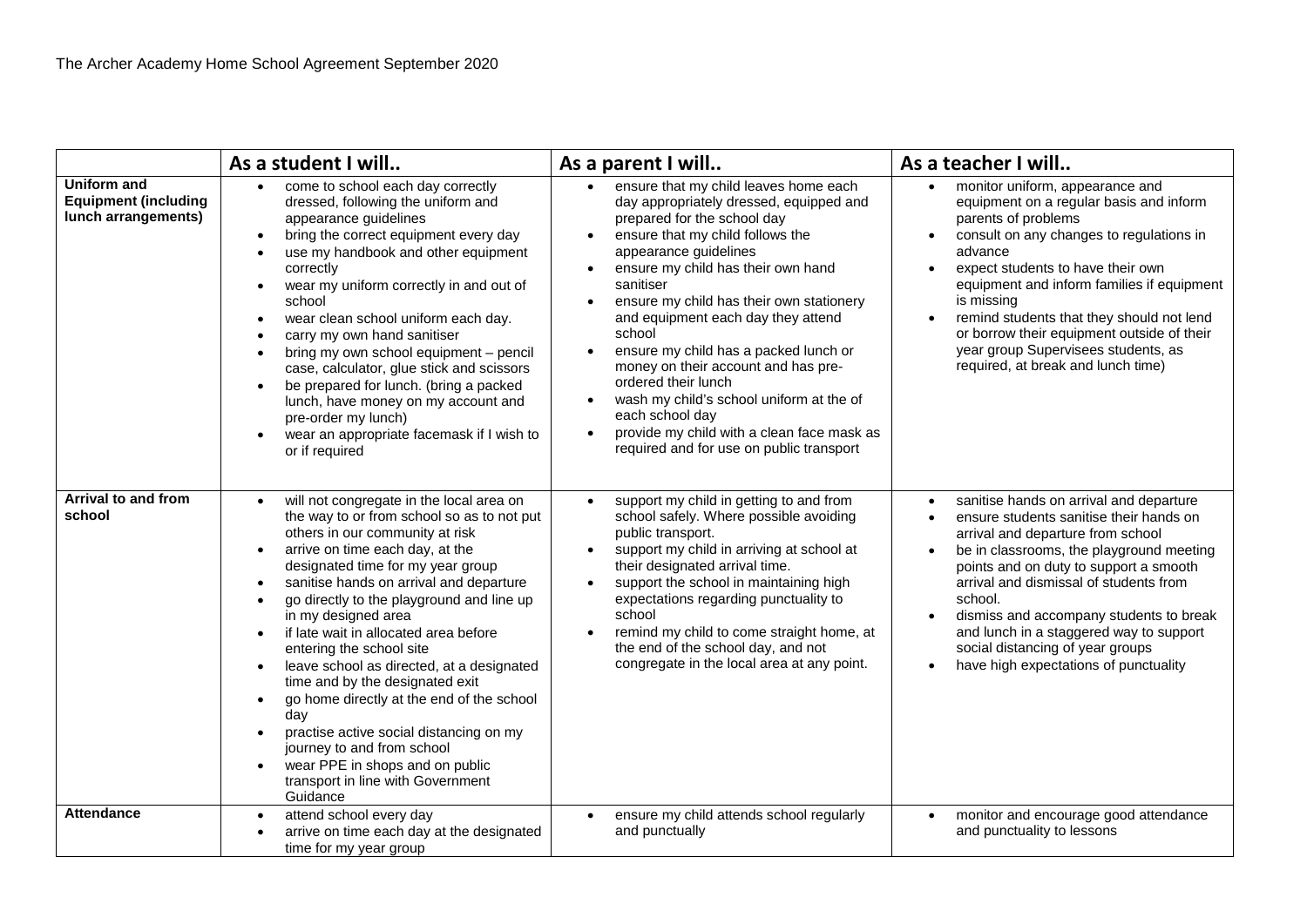|                  | be punctual to and attend all my lessons.<br>not leave the premises without<br>permission<br>aim for 100% attendance<br>$\bullet$<br>not to congregate in the local area<br>be punctual to all lessons<br>$\bullet$<br>understand that any truancy or refusal to<br>remain in allocated lessons puts others at<br>risk<br>talk to a trusted adult if you have any<br>concerns regarding your attendance to<br>school                                                                                                                                                                                                                                                                                                                                                                                                                                                                                                                                                      | inform the school of the reason of any<br>absence by 9.30am via telephone<br>ensure the school authorises any leave of<br>absence, including those for medical<br>appointments, well in advance.<br>avoid taking my child out of school during<br>term time<br>inform the school immediately if you or<br>$\bullet$<br>your child has any anxiety regarding their<br>attendance to school<br>ensure my child makes their way straight<br>home and follows social distancing<br>guidance in the community<br>not send my child to school if they have<br>any symptoms of COVID19 and seek<br>medical advice                                                                                                                                                                                                                                                                                                                                                                                                                                                                             | follow up attendance issues with students<br>$\bullet$<br>and parents as necessary<br>provide remote learning to students who<br>cannot attend school for health reasons as<br>directed by medical professionals                                                                                                                                                                                                                                                                                                                                                                                                                                                                                                                                                                                                                                                                 |
|------------------|---------------------------------------------------------------------------------------------------------------------------------------------------------------------------------------------------------------------------------------------------------------------------------------------------------------------------------------------------------------------------------------------------------------------------------------------------------------------------------------------------------------------------------------------------------------------------------------------------------------------------------------------------------------------------------------------------------------------------------------------------------------------------------------------------------------------------------------------------------------------------------------------------------------------------------------------------------------------------|----------------------------------------------------------------------------------------------------------------------------------------------------------------------------------------------------------------------------------------------------------------------------------------------------------------------------------------------------------------------------------------------------------------------------------------------------------------------------------------------------------------------------------------------------------------------------------------------------------------------------------------------------------------------------------------------------------------------------------------------------------------------------------------------------------------------------------------------------------------------------------------------------------------------------------------------------------------------------------------------------------------------------------------------------------------------------------------|----------------------------------------------------------------------------------------------------------------------------------------------------------------------------------------------------------------------------------------------------------------------------------------------------------------------------------------------------------------------------------------------------------------------------------------------------------------------------------------------------------------------------------------------------------------------------------------------------------------------------------------------------------------------------------------------------------------------------------------------------------------------------------------------------------------------------------------------------------------------------------|
| <b>Behaviour</b> | take responsibility for my own learning<br>and behaviour respecting the rules of<br>social distancing and year group bubbles<br>not disrupt the learning of other students<br>follow the school rules at all times<br>$\bullet$<br>treat everyone with kindness and respect<br>$\bullet$<br>accept that if I do not meet the<br>expectations of the school there will be<br>consequences<br>respect social distancing guidance by not<br>mixing with peers outside of my year<br>group at any time<br>follow the one way system at all times<br>$\bullet$<br>line up to lessons and lunch times<br>sensibly at allocated times<br>not enter the building or any area of<br>school outside of my year group bubble<br>unless escorted by a teacher<br>ask for help if I am feeling unsettled or in<br>danger of making poor behaviour choices<br>follow instructions of staff at all times.<br>understand that seating plans are non-<br>negotiable and must be adhered to | actively support the school's behaviour<br>policy.<br>encourage my child to behave responsibly<br>and correctly ensuring the follow school<br>rules at all times<br>encourage my child to take personal<br>responsibility and model self discipline<br>encourage my child to develop good<br>friendships<br>contact the school swiftly if you have any<br>queries regarding behaviour so we can<br>support you and your child<br>encourage my child to uphold the values of<br>honesty, tolerance and compassion<br>support the school's behaviour policy<br>encourage my child to take responsibility<br>for social distancing from staff and other<br>year groups for the health and safety of<br>themselves and others<br>understand that my child can be removed<br>from a lesson or social time for poor<br>behaviour, including poor decisions around<br>social distancing<br>understand that if my child does not follow<br>social distancing guidance that they may<br>be sent home for the safety of others<br>attend meetings at school or on the<br>telephone, as requested | provide clear and consistent expectations<br>of behaviour and support students in<br>meeting them<br>promote the values of honesty, tolerance<br>$\bullet$<br>and compassion<br>provide a safe and positive learning<br>$\bullet$<br>environment.<br>take time to notice and recognise excellent<br>$\bullet$<br>behaviour and the modelling of the Archer<br>Way<br>provide guidance to and support for all<br>$\bullet$<br>students<br>treat every student and their opinions with<br>$\bullet$<br>respect<br>be consistent in disciplining students, when<br>$\bullet$<br>necessary, in line with the school's<br>behaviour policy<br>have high expectations of students'<br>behaviour in following social distancing<br>guidelines<br>model and maintain high expectations<br>$\bullet$<br>regarding social distancing, the schools<br>one way system and year group bubbles |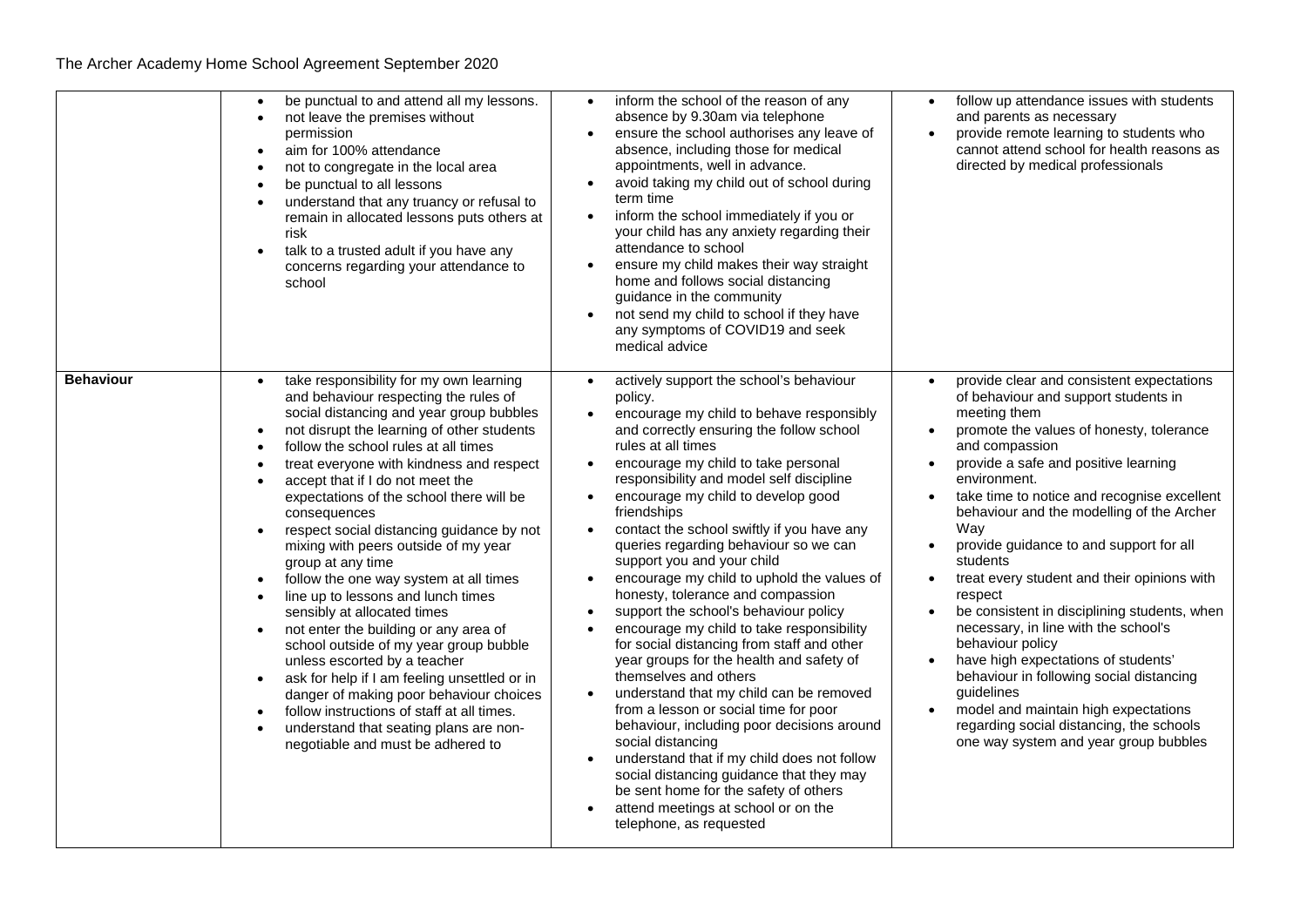| <b>Learning &amp; Academic</b><br><b>Progress</b> | learn to the best of my ability and always<br>$\bullet$<br>try my very best<br>try to improve by seeking and taking<br>$\bullet$<br>advice from teachers<br>reflect on my progress and set myself<br>$\bullet$<br>personal targets<br>ask for help when I need it.<br>$\bullet$<br>attend parents' evenings and review days<br>$\bullet$<br>be hardworking<br>$\bullet$<br>complete the work set by my teachers on<br>SMH and/or MS Teams in line with<br>deadlines<br>be proactive and ask for help from my<br>$\bullet$<br>subject specialist teachers<br>respond to feedback as directed by my<br>$\bullet$<br>teacher<br>continue to complete all work set both in<br>$\bullet$<br>school, remotely and through virtual<br>lessons, if required, to a high quality, to<br>the deadline set by teachers<br>make sure I am organised in my<br>$\bullet$<br>approach to learning with work<br>completed in exercise books or<br>organised in folders<br>check online learning platforms, MS<br>$\bullet$<br>Teams and SMH daily<br>alert my teachers if not able to complete<br>$\bullet$<br>work<br>when working online demonstrate proper<br>$\bullet$<br>online conduct, such as using<br>appropriate language in messages<br>ensure all communication with teachers<br>$\bullet$<br>takes place using school email<br>addresses only or SMHW/Teams | support my child in completing their<br>promote a high quality learning<br>$\bullet$<br>academic studies on time<br>environment<br>support my child's learning.<br>provide a broad, balanced and creative<br>$\bullet$<br>take an active interest and role in my<br>curriculum<br>child's life at school<br>teach excellent lessons<br>attend all parents' evenings, review days<br>ensure that work is interesting and<br>$\bullet$<br>differentiated to a high standard so that all<br>and other events focused on my child's<br>students are supported and challenged<br>progress<br>contact my child's tutor if you have<br>assess work promptly<br>concerns about your child's workload.<br>report regularly on progress and give clear<br>$\bullet$<br>work with teachers and pastoral staff if<br>advice on how improvements can be made<br>$\bullet$<br>there are concerns regarding individual<br>set work regularly on SMHW and /or MS<br>$\bullet$<br>subjects<br>teams<br>provide access to a desk space at home<br>contact parent/s carers if there are<br>with appropriate stationery and resources<br>concerns student submissions of work<br>to complete work<br>provide feedback to students work in line<br>provide access to electronic devices so<br>with school policy<br>$\bullet$<br>that my child can complete homework and<br>praise students for excellent effort,<br>$\bullet$<br>attend virtual lessons, remote learning as<br>progress and achievement<br>required<br>provide extra help to students as requested<br>$\bullet$<br>by them or parents<br>help students in organising their work so<br>that they can be effective in their studies<br>set high quality work remotely and virtually<br>if required |
|---------------------------------------------------|---------------------------------------------------------------------------------------------------------------------------------------------------------------------------------------------------------------------------------------------------------------------------------------------------------------------------------------------------------------------------------------------------------------------------------------------------------------------------------------------------------------------------------------------------------------------------------------------------------------------------------------------------------------------------------------------------------------------------------------------------------------------------------------------------------------------------------------------------------------------------------------------------------------------------------------------------------------------------------------------------------------------------------------------------------------------------------------------------------------------------------------------------------------------------------------------------------------------------------------------------------------------------------------------------------------------------------------------------------|----------------------------------------------------------------------------------------------------------------------------------------------------------------------------------------------------------------------------------------------------------------------------------------------------------------------------------------------------------------------------------------------------------------------------------------------------------------------------------------------------------------------------------------------------------------------------------------------------------------------------------------------------------------------------------------------------------------------------------------------------------------------------------------------------------------------------------------------------------------------------------------------------------------------------------------------------------------------------------------------------------------------------------------------------------------------------------------------------------------------------------------------------------------------------------------------------------------------------------------------------------------------------------------------------------------------------------------------------------------------------------------------------------------------------------------------------------------------------------------------------------------------------------------------------------------------------------------------------------------------------------------------------------------------------------------------------------------------------------------------|
| Community                                         | commenting platforms<br>respect the school buildings, equipment<br>$\bullet$<br>and facilities<br>the school reserves the right to charge<br>for damage to or loss of books and other<br>school equipment and for wilful damage<br>to school property.<br>respect the local community and wider<br>$\bullet$<br>environment<br>play an active role in the life of the school<br>$\bullet$<br>and wider community<br>give a positive representation of the<br>$\bullet$<br>school within the community                                                                                                                                                                                                                                                                                                                                                                                                                                                                                                                                                                                                                                                                                                                                                                                                                                                   | encourage all students to become actively<br>support my child's involvement in school<br>$\bullet$<br>engaged in their local, national and global<br>events<br>community<br>encourage my child (and my family) to<br>encourage all students to become actively<br>engage with community-based events and<br>engaged in their local, national and global<br>activities<br>community<br>expect my child to respect the local<br>$\bullet$<br>provide opportunities for engagement by<br>environment<br>building links with local organisations<br>remind my child of the importance of social<br>through curricular and extra-curricular<br>distancing from staff and other year groups<br>activities<br>expect my child to follow handwashing<br>$\bullet$<br>model social distancing in all my<br>guidance as directed by the school<br>interactions                                                                                                                                                                                                                                                                                                                                                                                                                                                                                                                                                                                                                                                                                                                                                                                                                                                                                         |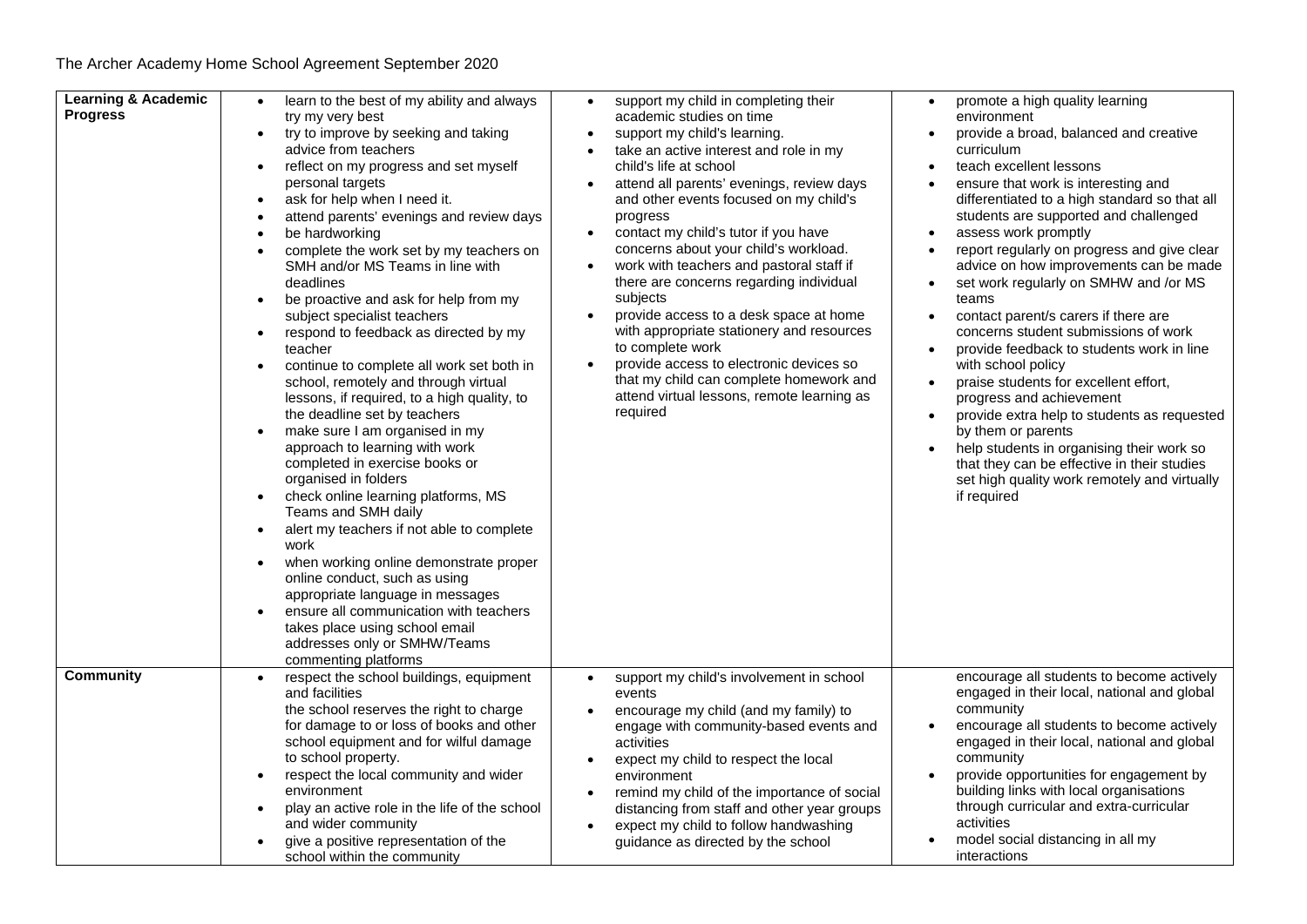|                      | be respectful of 2m distance from staff at<br>$\bullet$<br>all times<br>not loiter in school corridors as this<br>$\bullet$<br>makes social distancing difficult.<br>line up sensibly at the start and end of all<br>$\bullet$<br>lessons, as required on the playground<br>start all lessons standing behind my chair<br>$\bullet$<br>in silence and waiting for a teachers<br>instruction<br>complete lesson cleaning routines<br>respect the one way system to support<br>$\bullet$<br>social distancing in school<br>wash my hands regularly and as directed<br>$\bullet$<br>by school staff<br>stay in my allocated classroom and break<br>$\bullet$<br>time space social bubble at all times | remind my child to be aware of their<br>behaviour in the local community<br>model social distancing to my child when<br>$\bullet$<br>out in the community                                                                                                                                                                              | model and uphold use of the one way<br>$\bullet$<br>system<br>have high expectations of students in line<br>$\bullet$<br>ups before and after lessons and at lunch<br>times                                                                                                                                                                                                                                                                                                                                                                                                                                                                                                                                                                                                                |
|----------------------|----------------------------------------------------------------------------------------------------------------------------------------------------------------------------------------------------------------------------------------------------------------------------------------------------------------------------------------------------------------------------------------------------------------------------------------------------------------------------------------------------------------------------------------------------------------------------------------------------------------------------------------------------------------------------------------------------|----------------------------------------------------------------------------------------------------------------------------------------------------------------------------------------------------------------------------------------------------------------------------------------------------------------------------------------|--------------------------------------------------------------------------------------------------------------------------------------------------------------------------------------------------------------------------------------------------------------------------------------------------------------------------------------------------------------------------------------------------------------------------------------------------------------------------------------------------------------------------------------------------------------------------------------------------------------------------------------------------------------------------------------------------------------------------------------------------------------------------------------------|
| <b>Communication</b> | take home newsletters and information<br>$\bullet$<br>regularly<br>check SMHW, MS Teams and my school<br>$\bullet$<br>email daily<br>bring back or submit reply slips and<br>$\bullet$<br>letters promptly<br>use my student handbook to help my<br>$\bullet$<br>organisation<br>alert staff if I see something happening<br>that I feel is wrong                                                                                                                                                                                                                                                                                                                                                  | give early warning of concerns with<br>friendships, behaviour and learning<br>take note of and respond promptly to all<br>school communications<br>read the school newsletter each week<br>refer to the school website for information<br>check the student handbook weekly<br>communicate respectfully with all staff at all<br>times | provide clear information for parents<br>share successes and achievements<br>$\bullet$<br>wherever possible<br>use school email to contact students and<br>parents, at the earliest appropriate moment<br>should concerns or problems arise<br>use school email, the telephone and<br>$\bullet$<br>postcards to share students successes<br>with them and their parents<br>promote and regularly update the school<br>web site to ensure these are useful<br>contact parents at the earliest appropriate<br>$\bullet$<br>moment should concerns or problems arise<br>deal with parental concerns promptly,<br>$\bullet$<br>professionally and effectively.<br>Refer to the student handbook to support<br>$\bullet$<br>student organisation<br>check all email accounts daily<br>$\bullet$ |
| <b>Well being</b>    | talk to any trusted adult if I am feeling<br>$\bullet$<br>worried or concerned about myself or<br>others<br>ask for help or time out if I have any<br>concerns                                                                                                                                                                                                                                                                                                                                                                                                                                                                                                                                     | inform the school if I have any concerns<br>$\bullet$<br>about my child's well being<br>keep the school informed of any well being<br>support my child receives outside of school<br>ask for help if I have any concerns                                                                                                               | be sensitive to the well being needs of all<br>$\bullet$<br>individuals<br>be sensitive to the impact of COVID19.<br>lockdown and school closure on all<br>students and be alert to any changes in<br>students well being and refer any concerns<br>about students to the HOY for support<br>provide well being support to staff,<br>students, and parents where possible                                                                                                                                                                                                                                                                                                                                                                                                                  |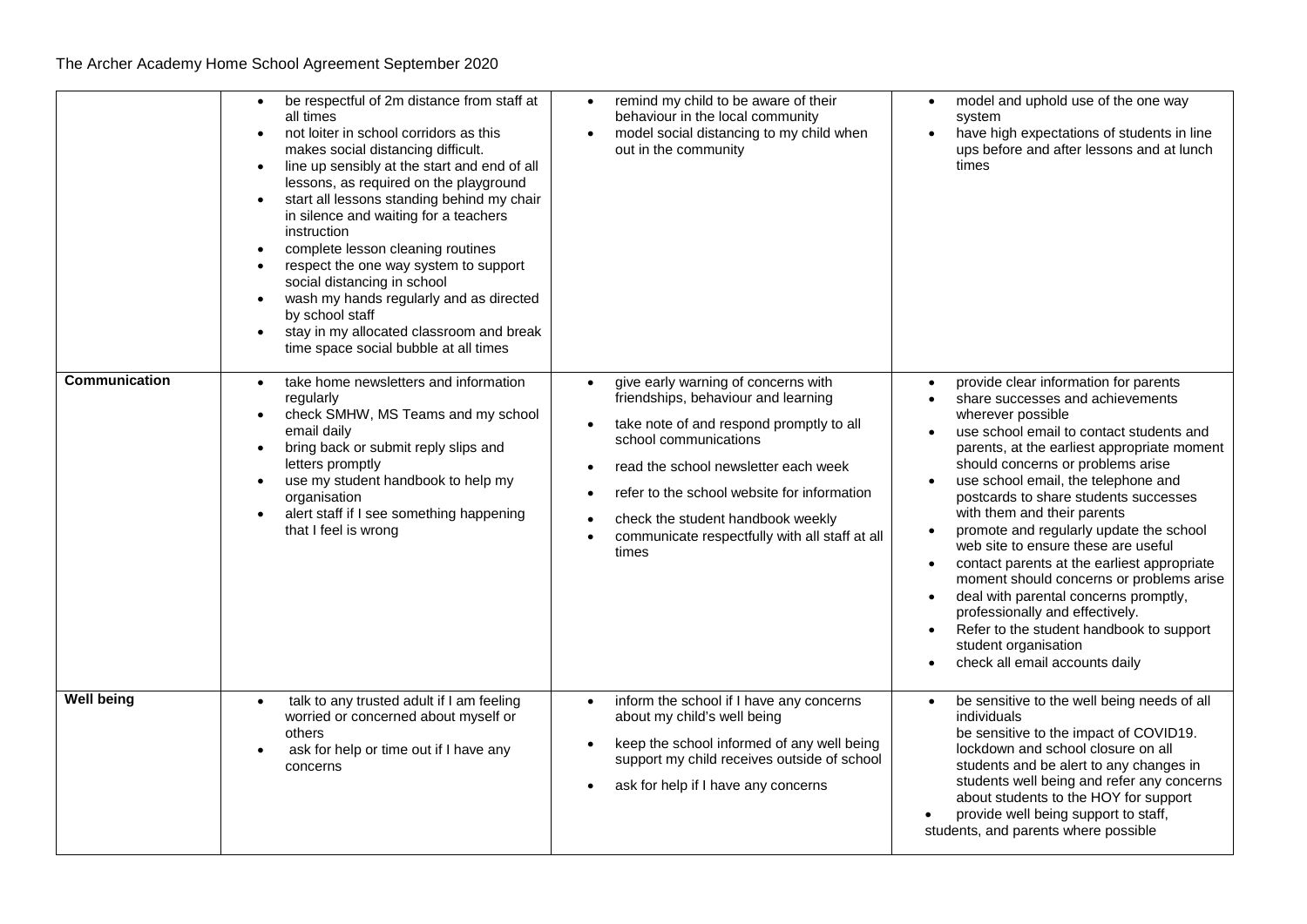| Infection control | regularly clean my working area as<br>directed by the teacher<br>follow current social distancing guidance<br>as directed by teachers<br>wash my hands for 20 seconds regularly<br>and after using the toilet<br>maintain high standards of personal<br>hygiene and follow catch it, bin it, kill it'<br>guidance, avoiding touching my mouth,<br>nose and eyes with my hands wherever<br>possible<br>remain in my year group bubble allocated<br>zones at all times<br>report concerns to school staff if I am<br>worried about hygiene or social<br>distancing whilst on site<br>tell an adult if I feel unwell or am<br>concerned I have COVID19 symptoms<br>not attend school in line with COVID19<br>guidance until told it is safe to do so<br>following a negative test or a period of<br>isolation<br>wear PPE appropriately and as directed<br>by the school | report to the school if myself, my child, or<br>members of my household have COVID19<br>symptoms<br>model good personal hygiene to my child by<br>sneezing, coughing into tissues, ('catch it,<br>bin it, kill it') and avoiding touching my<br>mouth, nose and eyes with my hands<br>wherever possible<br>wash my child's clothes regularly<br>provide my child with hand sanitiser<br>regularly talk to my child about the<br>importance of hygiene and social distancing<br>from teachers and members of the<br>community<br>report concerns to school staff if I or my<br>child is worried about hygiene or social<br>distancing whilst on site<br>provide PPE for my child as required | ask students to regularly sanitise their<br>equipment and tables<br>gently remind students to stay in their<br>year group bubbles at all times<br>understanding that students may forget<br>at times<br>sanction students who purposefully<br>chose to not follow the schools social<br>distancing guidance<br>wash hands for 20 seconds regularly<br>and after using the toilet<br>regularly clean their working area<br>model good personal hygiene to<br>students by sneezing, coughing into<br>tissues, ('catch it, bin it, kill it') and<br>avoiding touching their mouth, nose and<br>eyes with hands wherever possible<br>report concerns to senior school staff if<br>they have concerns about hygiene or<br>social distancing whilst on site<br>report to the headteacher if they or<br>members of their household have<br>COVID19 symptoms and not attend<br>work in line with guidance until told it is<br>safe to do so following a negative test or<br>a period of isolation |
|-------------------|-----------------------------------------------------------------------------------------------------------------------------------------------------------------------------------------------------------------------------------------------------------------------------------------------------------------------------------------------------------------------------------------------------------------------------------------------------------------------------------------------------------------------------------------------------------------------------------------------------------------------------------------------------------------------------------------------------------------------------------------------------------------------------------------------------------------------------------------------------------------------|---------------------------------------------------------------------------------------------------------------------------------------------------------------------------------------------------------------------------------------------------------------------------------------------------------------------------------------------------------------------------------------------------------------------------------------------------------------------------------------------------------------------------------------------------------------------------------------------------------------------------------------------------------------------------------------------|-------------------------------------------------------------------------------------------------------------------------------------------------------------------------------------------------------------------------------------------------------------------------------------------------------------------------------------------------------------------------------------------------------------------------------------------------------------------------------------------------------------------------------------------------------------------------------------------------------------------------------------------------------------------------------------------------------------------------------------------------------------------------------------------------------------------------------------------------------------------------------------------------------------------------------------------------------------------------------------------|
|-------------------|-----------------------------------------------------------------------------------------------------------------------------------------------------------------------------------------------------------------------------------------------------------------------------------------------------------------------------------------------------------------------------------------------------------------------------------------------------------------------------------------------------------------------------------------------------------------------------------------------------------------------------------------------------------------------------------------------------------------------------------------------------------------------------------------------------------------------------------------------------------------------|---------------------------------------------------------------------------------------------------------------------------------------------------------------------------------------------------------------------------------------------------------------------------------------------------------------------------------------------------------------------------------------------------------------------------------------------------------------------------------------------------------------------------------------------------------------------------------------------------------------------------------------------------------------------------------------------|-------------------------------------------------------------------------------------------------------------------------------------------------------------------------------------------------------------------------------------------------------------------------------------------------------------------------------------------------------------------------------------------------------------------------------------------------------------------------------------------------------------------------------------------------------------------------------------------------------------------------------------------------------------------------------------------------------------------------------------------------------------------------------------------------------------------------------------------------------------------------------------------------------------------------------------------------------------------------------------------|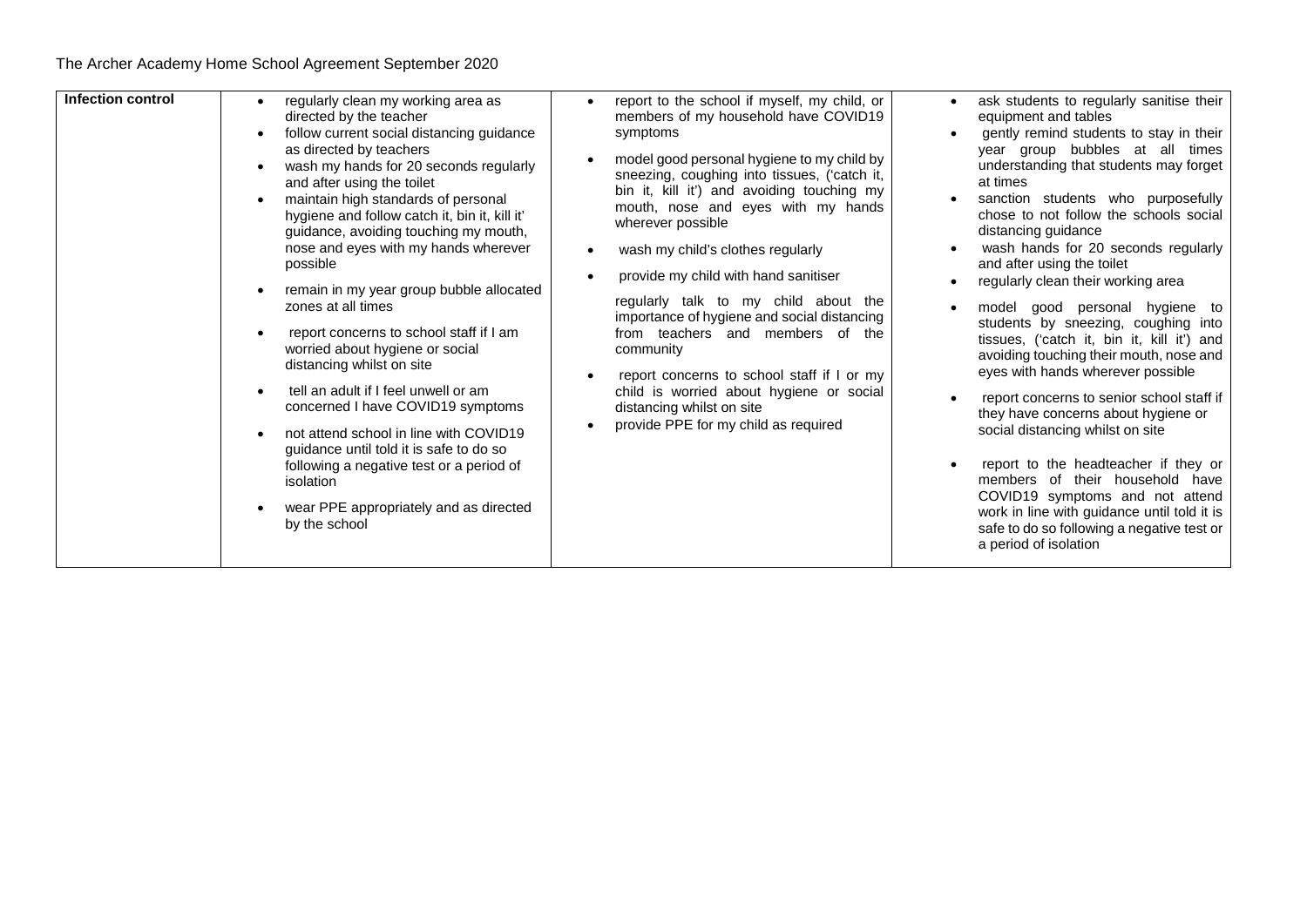| <b>Behaviour and Rewards</b>                                                                                                                                                                                                                                                                                                                                                                                                                                                                                                               |                                                                                                                                                                                                                                                                                                                                                                                                                                                                                                                                                                                                                                                                                               | <b>Rewards</b>                                                                                                                                                                                                                                                                                                                                                                                                                                                                                                                                                                                                                                                                                                                                                                                                                                                                                                                                                            |  |
|--------------------------------------------------------------------------------------------------------------------------------------------------------------------------------------------------------------------------------------------------------------------------------------------------------------------------------------------------------------------------------------------------------------------------------------------------------------------------------------------------------------------------------------------|-----------------------------------------------------------------------------------------------------------------------------------------------------------------------------------------------------------------------------------------------------------------------------------------------------------------------------------------------------------------------------------------------------------------------------------------------------------------------------------------------------------------------------------------------------------------------------------------------------------------------------------------------------------------------------------------------|---------------------------------------------------------------------------------------------------------------------------------------------------------------------------------------------------------------------------------------------------------------------------------------------------------------------------------------------------------------------------------------------------------------------------------------------------------------------------------------------------------------------------------------------------------------------------------------------------------------------------------------------------------------------------------------------------------------------------------------------------------------------------------------------------------------------------------------------------------------------------------------------------------------------------------------------------------------------------|--|
| The Archer Way<br>Students may be rewarded for a<br>number of reasons intrinsically<br>linked to the Archer Way and<br>Outcomes:<br>Achievement, Respect for Others,<br>Curiosity, Hard Work, Enjoyment,<br>Responsibility<br>excellent work of a high<br>academic standard<br>academic progress<br>٠<br>tremendous effort<br>exemplary conduct<br>٠<br>setting the standard to<br>others/being a role model<br>active involvement in<br>$\bullet$<br>activities or projects<br>outside of the school day<br>within the wider<br>community | The Archer Outcomes<br>Excellence in relation to any<br>area of the school values and<br>skills:<br>Articulate<br>Able to express their ideas<br>confidently, fluently and<br>coherently using words, numbers<br>and new technologies.<br>Analytical<br>Able to investigate and apply<br>reason and logic to construct<br>opinions and evidence.<br>Creative Able to be original,<br>expressive and imaginative.<br>Collaborative<br>Able to work with all people to<br>achieve shared goals.<br>Reflective<br>Able to be contemplative and<br>thoughtful about their own and<br>others' ideas and performance.<br>Resilient<br>Able to recover readily from<br>adversity and face challenges | Student rewards for each academic year are listed in the student handbook, including the type of reward<br>and the behaviour that earns it. This might include:<br>verbal praise<br>$\bullet$<br>merits<br>postcards home<br>Head of Year commendations<br>$\bullet$<br>Honour roll<br>$\bullet$<br>attendance awards – Golden Tickets for 100% attendance<br>work on display<br>٠<br>star of the week<br>article in school newsletter<br>$\bullet$<br>house points<br>$\bullet$<br>letters/email home/telephone call from subject teachers, Form Tutors<br>$\bullet$<br>letters/email home/telephone call from Head of Year<br>$\bullet$<br>letters/email home from Head teacher<br>$\bullet$<br>lunch with the Head teacher<br>$\bullet$<br>nomination for annual prize giving/awards ceremony<br>$\bullet$<br>nomination for external, national award schemes<br>All student rewards will be recorded in their pastoral file, the student handbook and logged on SIMS. |  |
| robustly.<br>Weekly Head teacher staff and student recommendation for outstanding effort, attainment or community spirit                                                                                                                                                                                                                                                                                                                                                                                                                   |                                                                                                                                                                                                                                                                                                                                                                                                                                                                                                                                                                                                                                                                                               |                                                                                                                                                                                                                                                                                                                                                                                                                                                                                                                                                                                                                                                                                                                                                                                                                                                                                                                                                                           |  |
| Termly Head teacher Commendation and lunch with the Head teacher for sustained excellence in any of the above areas.                                                                                                                                                                                                                                                                                                                                                                                                                       |                                                                                                                                                                                                                                                                                                                                                                                                                                                                                                                                                                                                                                                                                               |                                                                                                                                                                                                                                                                                                                                                                                                                                                                                                                                                                                                                                                                                                                                                                                                                                                                                                                                                                           |  |
| Awards: Community involvement Representing the School<br>Representation in the Arts Representation in Sports                                                                                                                                                                                                                                                                                                                                                                                                                               |                                                                                                                                                                                                                                                                                                                                                                                                                                                                                                                                                                                                                                                                                               |                                                                                                                                                                                                                                                                                                                                                                                                                                                                                                                                                                                                                                                                                                                                                                                                                                                                                                                                                                           |  |
| Outstanding academic progress and effort across the curriculum is<br>Archer Academy pins to be worn on the school jumper are awarded at the end of term celebration<br>celebrated formally each term. Including termly Archer Way Awards.<br>assembly                                                                                                                                                                                                                                                                                      |                                                                                                                                                                                                                                                                                                                                                                                                                                                                                                                                                                                                                                                                                               |                                                                                                                                                                                                                                                                                                                                                                                                                                                                                                                                                                                                                                                                                                                                                                                                                                                                                                                                                                           |  |
| Outstanding work over the course of a year                                                                                                                                                                                                                                                                                                                                                                                                                                                                                                 |                                                                                                                                                                                                                                                                                                                                                                                                                                                                                                                                                                                                                                                                                               | Archer Academy celebration assembly, each term and annual prize giving                                                                                                                                                                                                                                                                                                                                                                                                                                                                                                                                                                                                                                                                                                                                                                                                                                                                                                    |  |
|                                                                                                                                                                                                                                                                                                                                                                                                                                                                                                                                            | To be annually developed with Head of Year and Governing Body to reflect aims of the school.<br>Awards nominated/sponsored by members of the community                                                                                                                                                                                                                                                                                                                                                                                                                                                                                                                                        |                                                                                                                                                                                                                                                                                                                                                                                                                                                                                                                                                                                                                                                                                                                                                                                                                                                                                                                                                                           |  |
| <b>Behaviour Code in Summary</b>                                                                                                                                                                                                                                                                                                                                                                                                                                                                                                           |                                                                                                                                                                                                                                                                                                                                                                                                                                                                                                                                                                                                                                                                                               |                                                                                                                                                                                                                                                                                                                                                                                                                                                                                                                                                                                                                                                                                                                                                                                                                                                                                                                                                                           |  |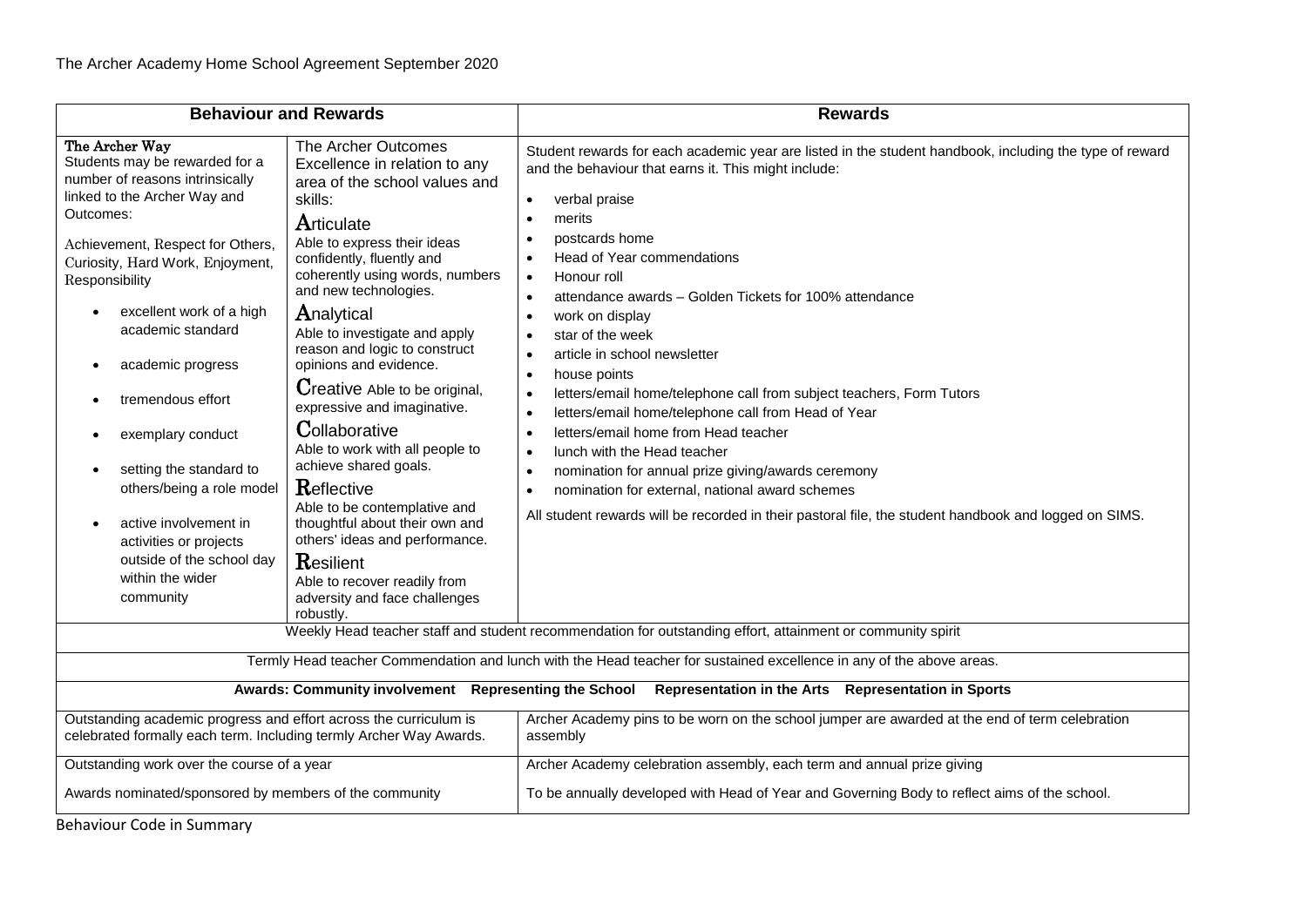## The Archer Academy Home School Agreement September 2020



will be given for the following:

- failure to use the one-way system
- putting others at risk, being too close to staff – students in other year group bubbles
- not staying in agreed areas
- not lining up for lessons/ food appropriately
- using the wrong toilet
- sharing food or water bottles
- entering an out of bounds area
- not arriving or leaving site as directed by teacher

## **Instant removal to support room**

- coughing or spitting at others
- dangerous behaviour
- swearing, abusive or discriminatory behaviours

**Failure to work in the Support Room following behaviour or social distancing rules**

Escalation of sanction as agreed by HOY/HOS/SLT

Student placed on report card